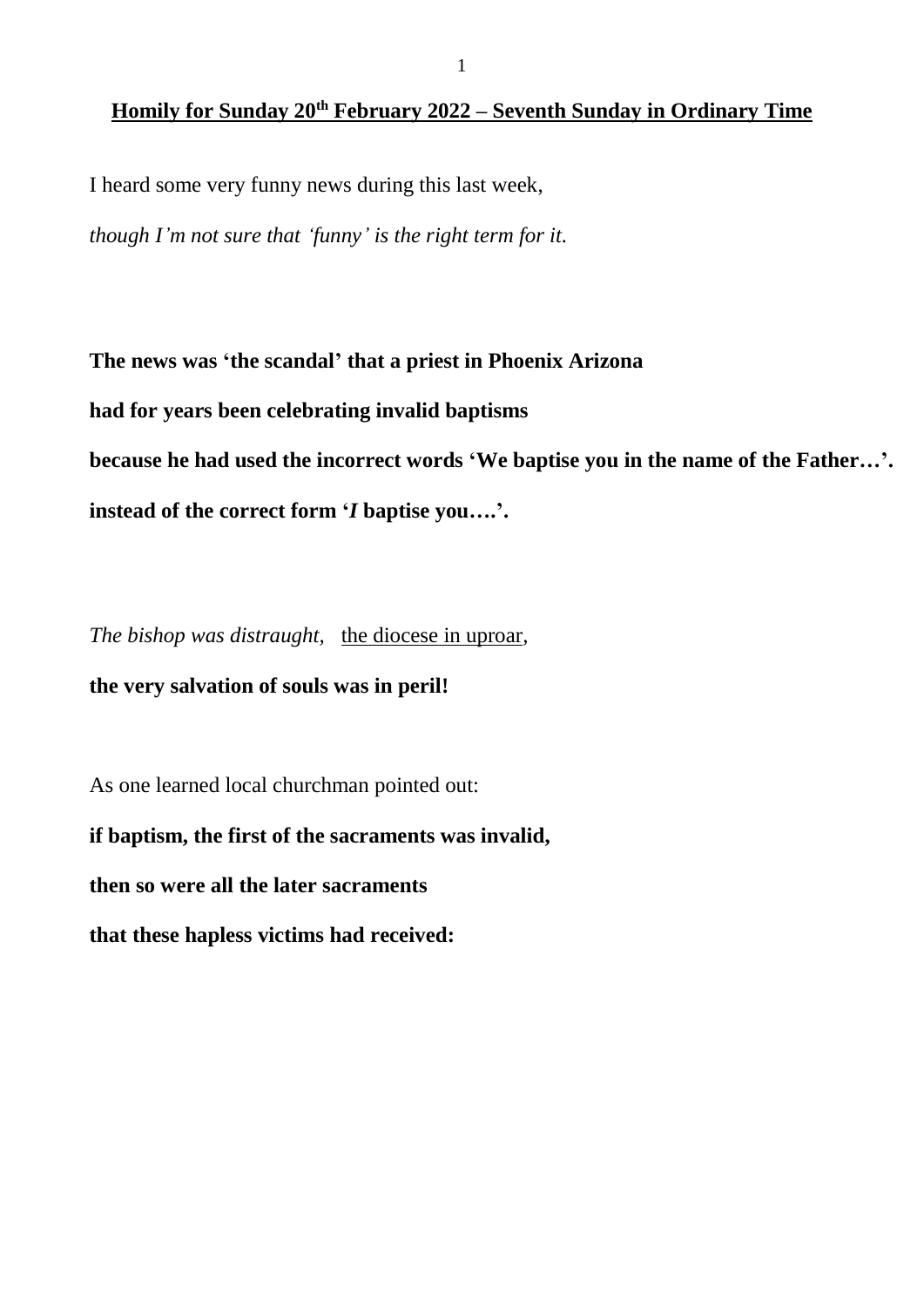Phoenix was revealed as a hotbed of invalid Confirmations, Marriages, *and even Ordinations.*

## **The number of invalidly absolved sins was too terrifying to think of.**

In response the diocese of Phoenix is rallying all its spiritual resources to track down all those invalidly baptised, or invalidly married,

to baptise them again and marry them again.

It doesn't bear thinking about the invalid ordinations:

because then the invalid priests had in turn been invalidly celebrating the sacraments.

**It would be worse than CoVid:**

**a pandemic of invalidity spreading across the unsuspecting expanse of Arizona.**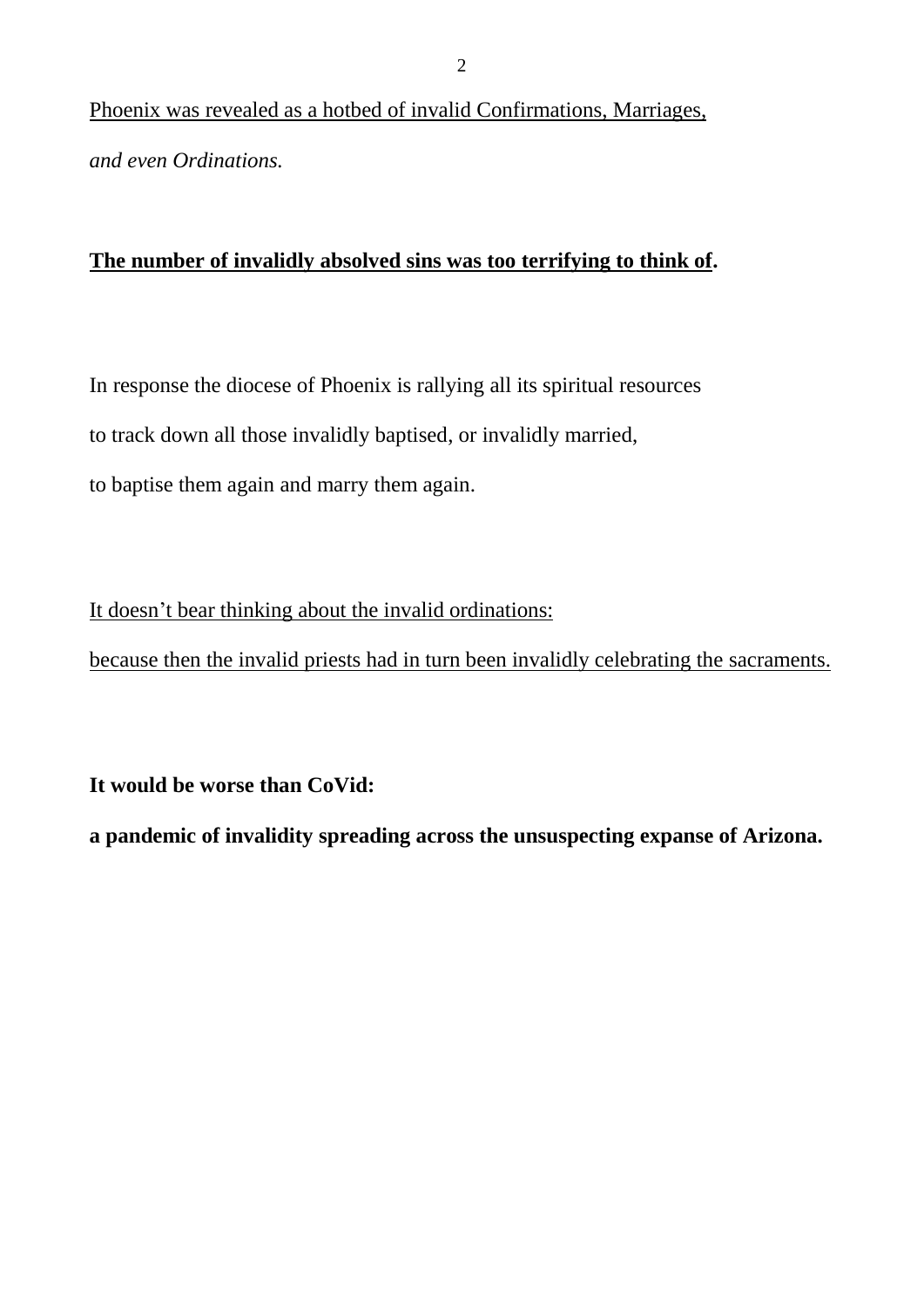#### **It's all utter nonsense of course.**

No-one would deny that the priest concerned *should have* used

the worldwide Church's form of words in celebrating the sacrament of baptism,

**but to even consider that the infinite God of heaven and earth is incapable of transcending the words spoken by a priest,**

that the God of Jesus Christ would deny grace to someone sincerely seeking it because someone changed a pronoun,

*that God is in fact a prisoner of God's own sacraments,*

**to suggest any of that is either insanity or blasphemy.**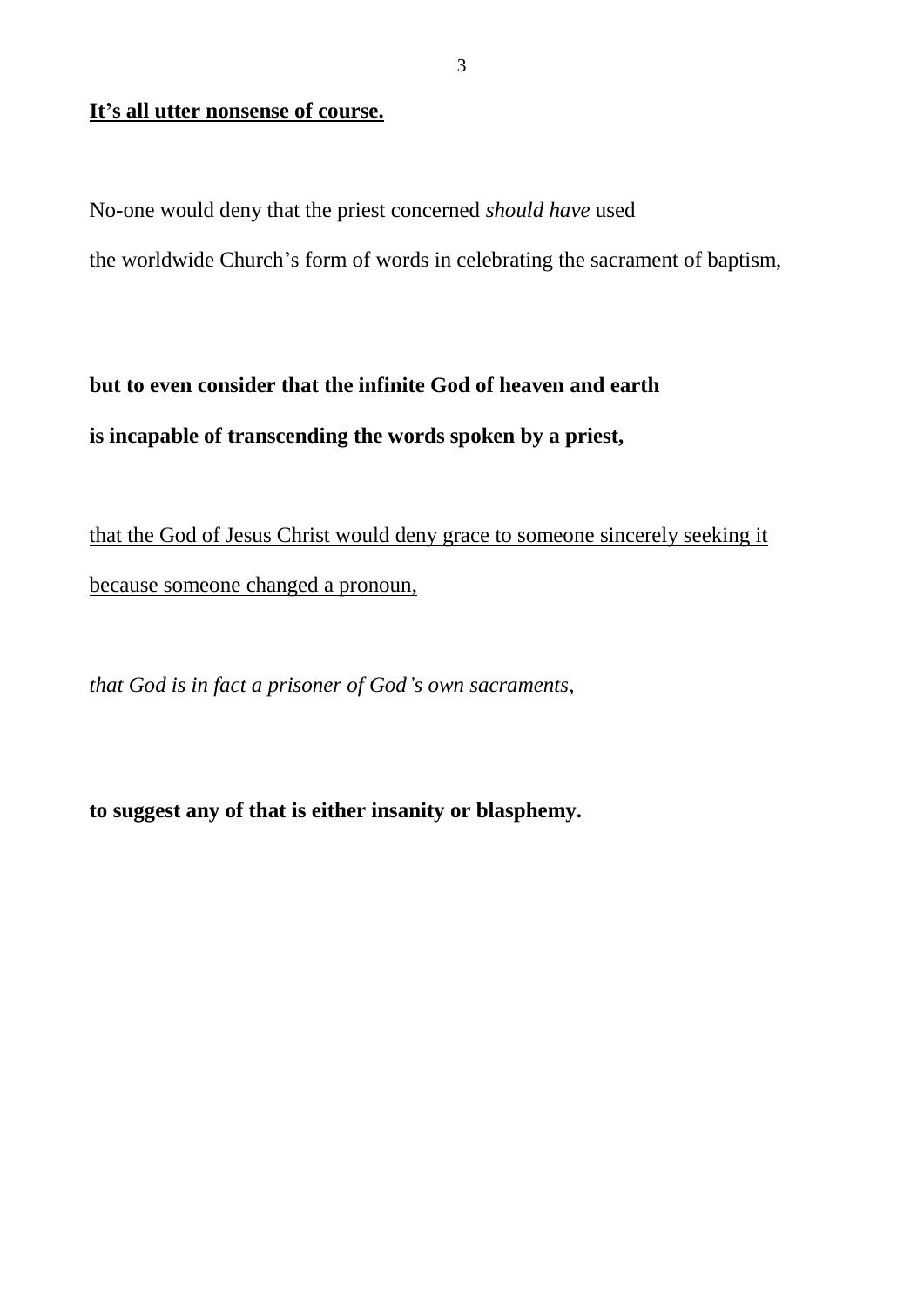And the news of the actions of the diocese of Phoenix

is a humiliating embarrassment for those who claim the name of Catholic.

And the thing is that Church itself has an age-old and wise principle to cover just such a happenstance:

it's called 'ecclesia supplet': 'the Church supplies':

*in other words if a minister of a sacrament errs in its celebration, the faith of the whole Church makes up for it:*

# **the whole Church celebrates the sacrament even if the individual priest didn't.**

Or, as a priest friend of mine, puts it,

with his tongue firmly in his cheek:

*Sanctus Spiritus venit sed noluit:*

*'The Holy Spirit came even though He didn't want to'!*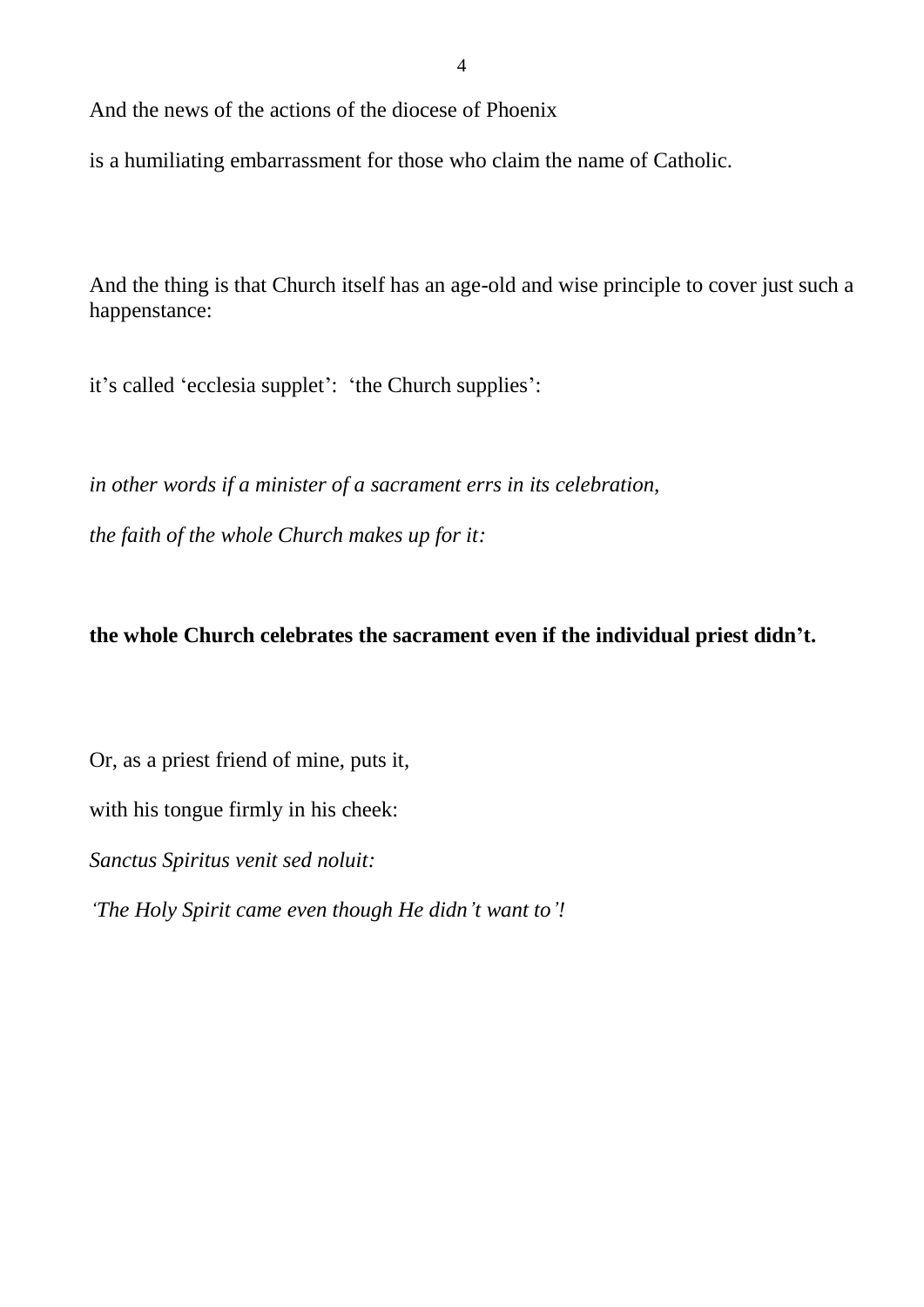#### **I tell this story, so funny and yet so sad,**

## **because I think it resonates so much with our Gospel today**

as Luke puts before us so eloquently a Gospel **of compassion and mercy**,

a Gospel **of the heart and not of law**.

*'Be compassionate as your heavenly Father is compassionate', is just the first of the challenges Jesus puts before his listeners.*

*'As your heavenly Father is compassionate':*

**And this compassionate God would apparently withhold grace because a priest used the wrong words?!**

Talk about clericalism and centering the whole life of the Church around priests !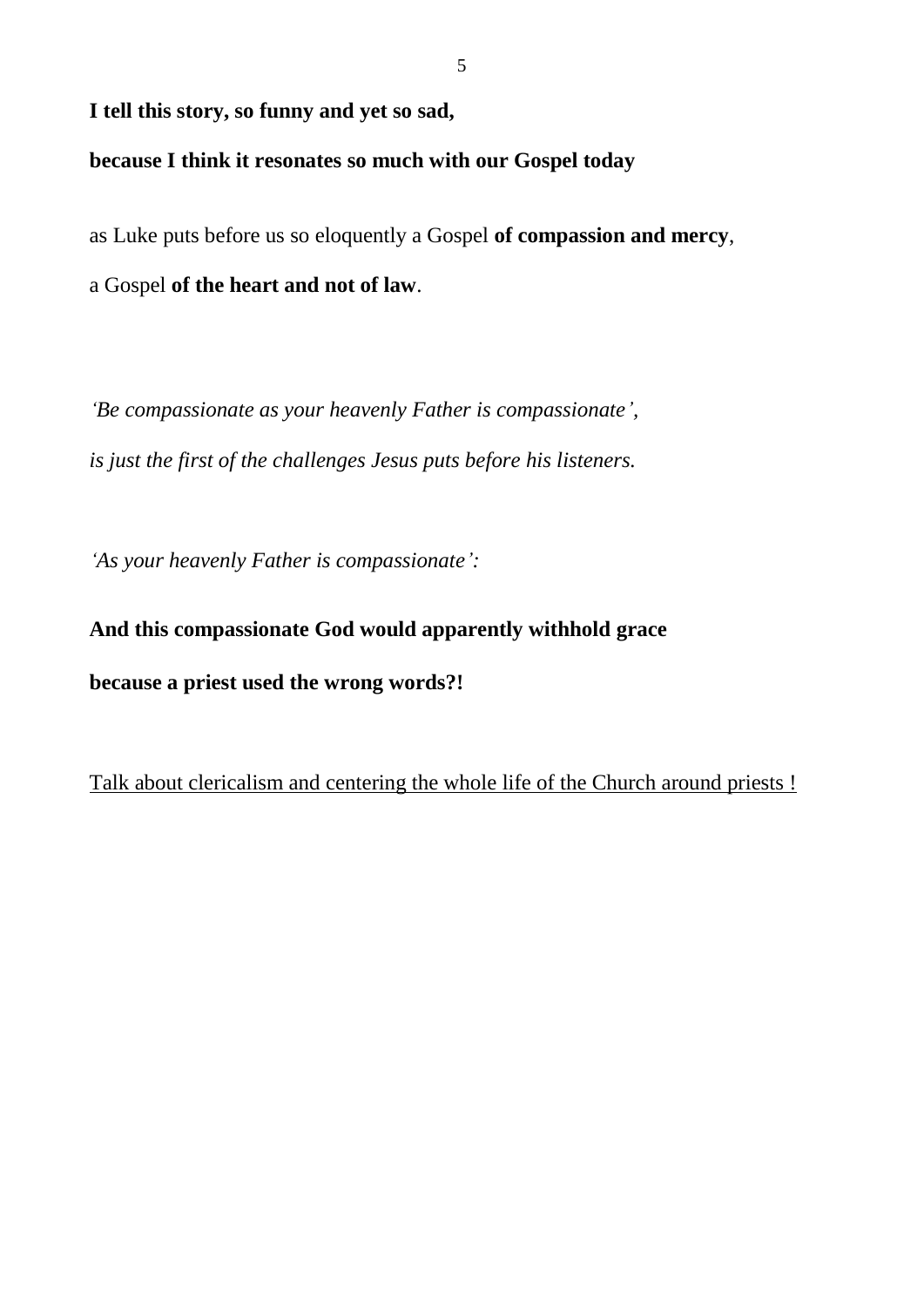We can either laugh, or cry, about the news from the Diocese of Phoenix but the real point is to allow this to cross-examine ourselves in the light of today's Gospel:

*to ask whether we tend to constrain God's love,*

whether our worldview, our own faith-view, places limits and boundaries upon it,

### **whether** *we* **tell God where to lavish grace**

### **rather than being prepared to be surprised by where** *God* **lavishes grace.**

To ask ourselves: are we as legalistic as the Pharisees

or as lavish in loving as Jesus?

The sacraments are the lavish and beautiful gift of God to us.

*And they should of course be celebrated as the whole Church celebrates them.*

# **But they're sacraments of the grace and love of God**